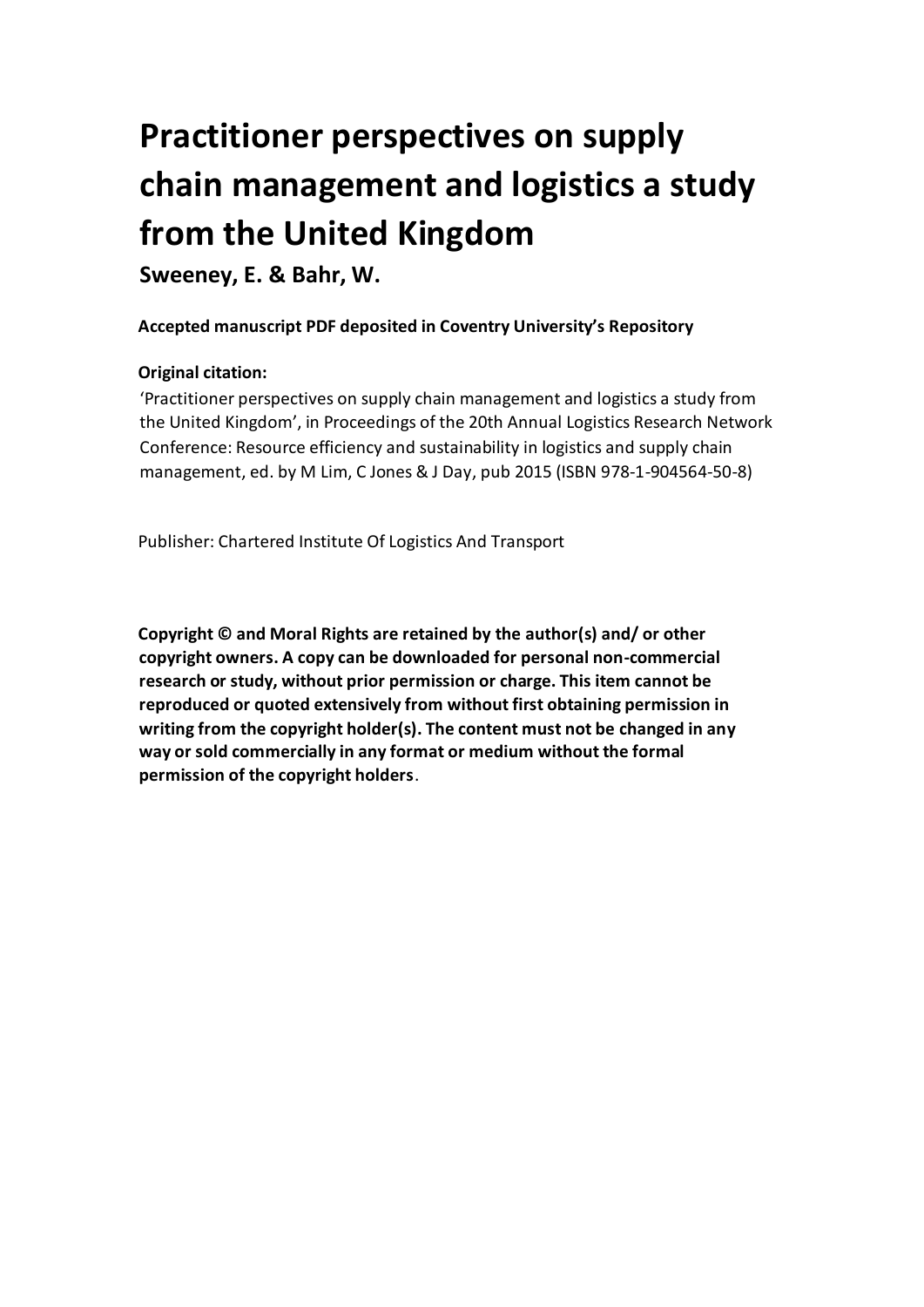# **PRACTITIONER PERSPECTIVES ON SUPPLY CHAIN MANAGEMENT AND LOGISTICS: A STUDY FROM THE UNITED KINGDOM**

#### *Prof. Edward Sweeney, Mr. Witold Bahr*

*School of Engineering and Applied Science, Aston University, UK Email: e.sweeney@aston.ac.uk; bahrw2@aston.ac.uk*

#### **Introduction**

A plethora of supply chain management (SCM) and logistics definitions have been developed over the years (Stock and Boyer, 2009). The fact that many definitions exist may limit management's understanding of the concept and the practical effectiveness of its application (Ross, 1998). Researchers note a great deal of confusion regarding exactly what SCM involves, lack of consensus on SCM definition, and highlight the necessity for clear definitional constructs (Croom et al., 2000; Mentzer et al., 2001; Kathawala and Abdou, 2003; Lambert, 2004; Burgess et al., 2006). There is less debate in the extant literature about the meaning of the word logistics. Nonetheless, given that one of the principal antecedents of SCM is the field of logistics, this paper explores practitioner perspectives in relation to both (i.e. SCM and logistics). It does so with particular reference to the relationship between the two terms.

Following this introduction, the authors' literature review provides an overview of the evolution of SCM and logistics and the relationship between them. Then the rational of the current study is explained and the authors' specific objectives are set out. Next, the methodology employed by the authors is described. Then authors discuss the key messages from the research highlighting some of the main limitations and contributions of the paper.

#### **Literature Review**

# **Evolution and definitions of supply chain management**

The term SCM was originally introduced by management consultants in the early 1980s (Oliver and Webber, 1992). Since then a plethora of SCM definitions were developed. These were subject to comprehensive reviews (Bechtel and Jayaram, 1997; Mentzer et al., 2001) with a work by Stock and Bowyer (2009) examining 173 definitions of SCM that have appeared in the literature.

Certain definitions – for example that of the Council of Supply Chain Management Professionals (CSCMP) – are widely cited in the literature. It defines SCM as follows (CSCMP, 2013):

Supply chain management encompasses the planning and management of all activities involved in sourcing and procurement, conversion, and all logistics management activities. Importantly, it also includes coordination and collaboration with channel partners, which can be suppliers, intermediaries, third-party service providers, and customers. In essence, SCM integrates supply and demand management within and across companies.

This definition by CSCMP is the working definition of SCM adopted in this paper.

#### **Evolution and definitions of logistics**

Clearly, one of the principal antecedents of SCM is the field of logistics. Dictionary definitions of logistics tend to emphasise its military context (Lummus et al., 2001). Over time the application of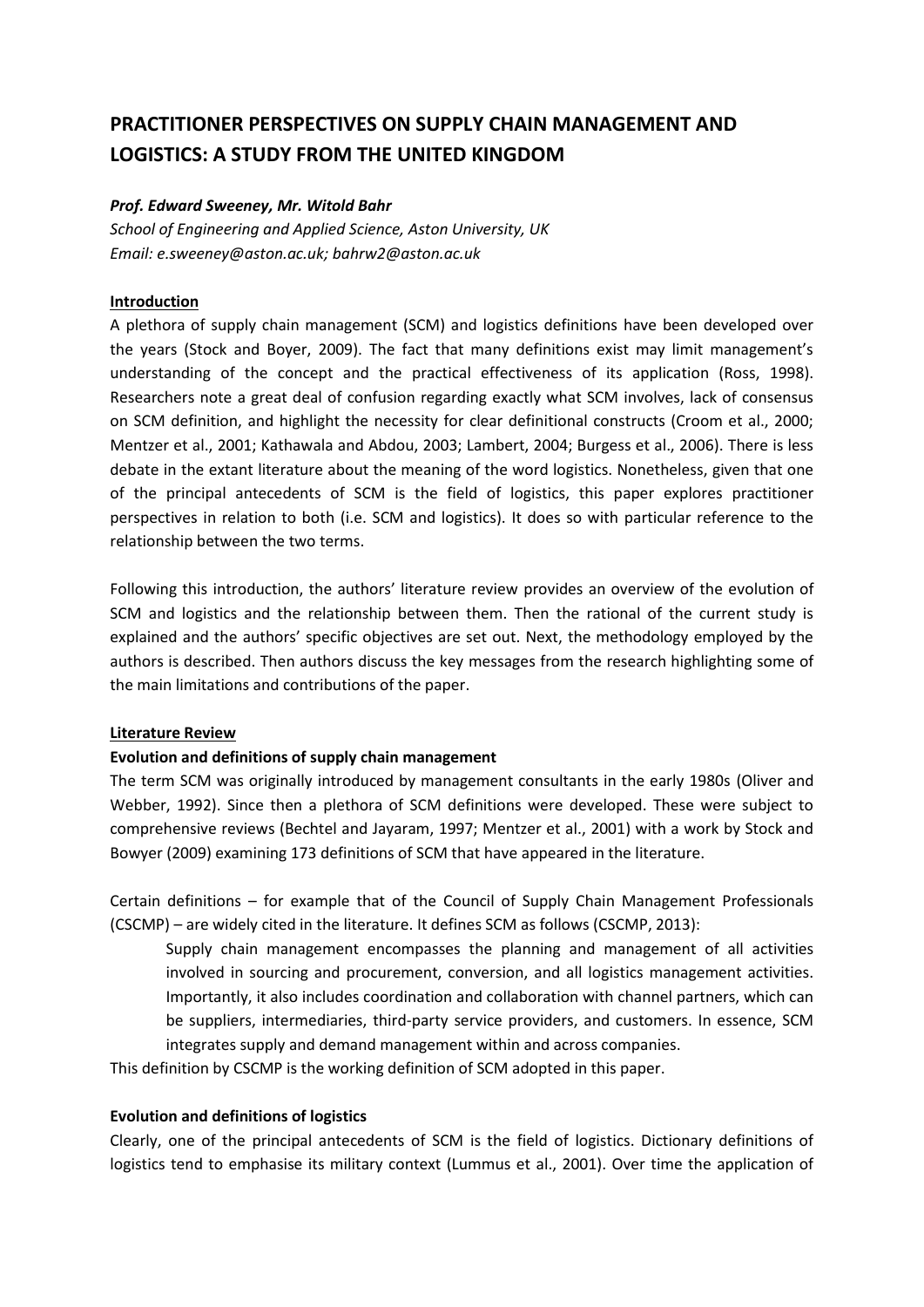logistics has moved into the mainstream business arena and numerous definitions of business logistics have been proposed. Most refer to the physical movement and storage of materials. The CSCMP definition of logistics is that used in this paper (CSCMP 2013):

that part of Supply Chain Management that plans, implements, and controls the efficient, effective forward and reverse flow and storage of goods, services and related information between the point of origin and the point of consumption in order to meet customers' requirements.

This definition explicitly places logistics as a subset of SCM. However, other authors have noted different approaches to this in practice. The next subsection explores different perspectives on the relationship between SCM and logistics.

#### **The relationship between SCM and logistics**

There are a number of different schools of thought regarding relationship between SCM and logistics. Larson and Halldorsson (2004) identified four conceptual perspectives on SCM versus logistics. Schematic representation of the perspectives contained in their paper is shown in Figure 1.



Figure 1: Perspectives on SCM versus Logistics. Source: Larson and Halldorsson (2004, p. 19)

The traditionalist school positions SCM in logistics. The re-labelling perspective simply renames logistics to SCM. The unionist perspective treats logistics as a part of SCM. Finally, the intersectionist perspective is described as follows by Larson and Halldorsson (2004, p. 21):

The intersection concept suggests SCM is not the union of logistics, marketing, operations management, purchasing and other functional areas. Rather, it includes strategic, integrative elements from all of these disciplines.

While each of these approaches is valid in its own way, a scan of other literature indicates that the unionist view is the most widely adopted by scholars. The empirical evidence of Lummus et al. (2001) suggests a similar perspective amongst practitioners.

#### **Divergence of theory and practice**

Confusion and ambiguity in relation to definitional constructs in SCM and logistics fields may be related to the lack of a robust theoretical foundation (Fawcett and Waller, 2011) and raises questions about the divergence between theory and practice.

At present there is certainly no universally agreed upon unified theory of SCM (Halldorsson et al. 2007). This may be due to the fact that the development of the SCM field has been largely practitioner-led, with theory largely following practice (Lambert and Cooper, 2000; Voss et al., 2002). The comprehensive literature review of Chen and Paulraj (2004, p. 150) noted that "practitioners are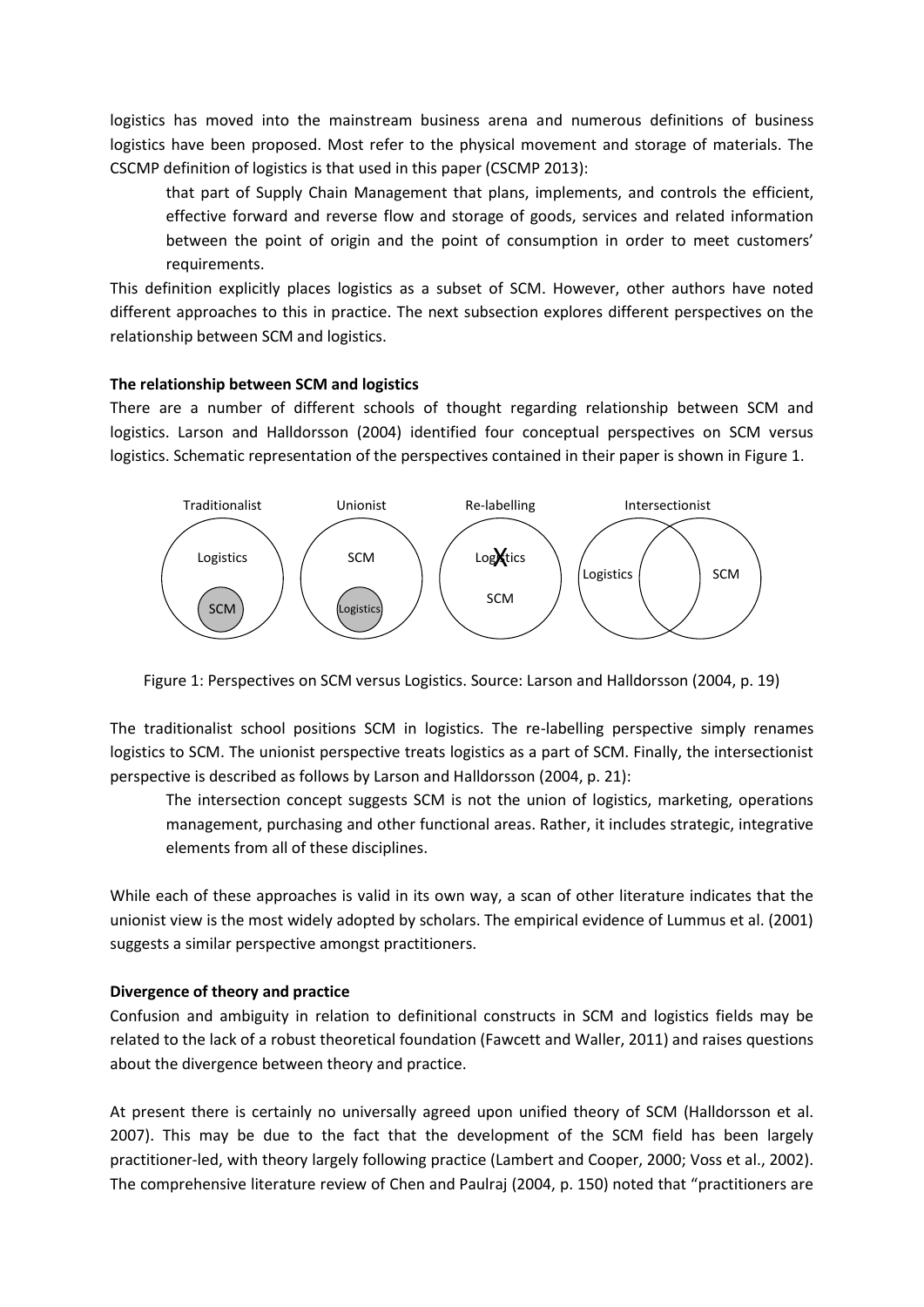far from mastering SCM". Some authors have noted that turning the SCM ideas into practice is not easy and that it has so far received more lip service than accomplishment, except in a few leading edge companies (Leenders et al., 2002).

In short, there is evidence to suggest that there are "substantial gaps between theory and practice" (Storey at al., 2006, p. 769). This raises important questions concerning the impact of SCM theory in practice. The focus of this paper is on gaining deep and rich insights into practice, particularly in relation to the fundamental issue of how practitioners define the key terms and phrases.

#### **Development of research objectives**

To gain some insights into the use of the phrase 'supply chain management' and the term 'logistics', the authors conducted interviews with managers from two third party logistics providers (3PLs)/distributors, two retailers and two manufacturers. This approach adopts the lesson of Geertz (1973, p. 5) who stated that "if you want to understand what a science is, you should look in the first instance not at its theories or its findings ...you should look at what the practitioners do". It also responds to the many calls in the literature for the generation of deep and rich insights into phenomena associated with the adoption of SCM and logistics practices through the use of more qualitative research designs (see, for example: Mangan et al., 2004; Guinpero et al., 2008; Stock et al., 2010). This work is to a large extent a replication of the work of Lummus et al. (2001). As such it reflects calls for more replication studies (Neuliep 1991, Evanschitzky et al., 2007).

Although this research adopts a similar approach it also refines Lummus et al. (2001) unclear methodology. Their paper lacked a detailed description of the methodological approach thus making exact replication impossible. Therefore, authors propose a refined replication with a clearly defined methodology.

Based on the above the specific objectives of this research study are:

- 1. To develop new insights into the use in practice of the phrase 'supply chain management' and the term 'logistics'; and,
- 2. To compare practitioner perspectives regarding both with the body of academic knowledge;

#### **Methodology**

#### **Data collection**

As noted above, the interview sample comprised two 3PLs/distributors, two retailers and two manufacturers, all based in the United Kingdom. The first 3PL (denoted further as 3PL1) carries out a range of warehousing, freight forwarding and other logistics services for customers in a number of sectors. The second (3PL2) carries out similar activities but with a focus on the automotive sector. The first retailer (RET1) is a major high street department store which sells a wide range of products. The second (RET2) is a small online retailer which specialises in the sale of gift sets. The first manufacturer (MAN1) is a large producer of engines for aerospace, marine, and energy industries. The second (MAN2) is a large producer of electrical equipment. This sample of companies handles a wide variety of product groups thus enabling the authors to generate a breadth of perspectives.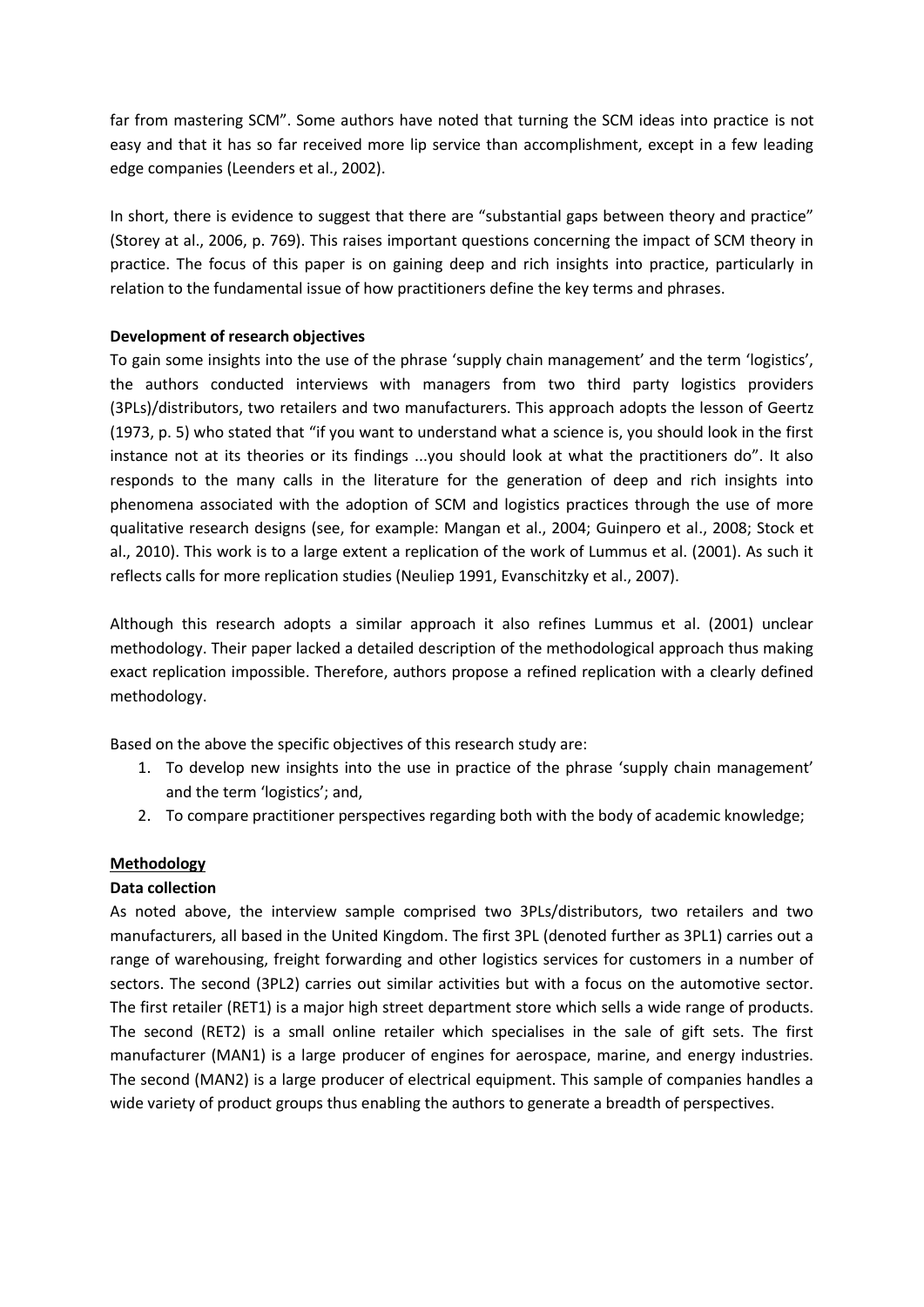Individual respondents were senior managers with responsibility for supply chain and logistics management issues. Each was sent a copy of the following three questions to consider for their upcoming interview:

- How do you define supply chain (SC)?
- How do you define logistics?
- How are these areas (i.e SC and logistics) related?

The research then involved carrying out focussed (i.e. semi-structured) interviews with each respondent. Interviews were recorded and transcribed.

#### **Data analysis**

Regarding interview transcript analysis, Easterby-Smith et al. (2008) describe two approaches: content analysis and grounded analysis. The overall approach in this study involved a combination of both methods, thus integrating their strengths and mitigating their shortcomings. The transcript analysis employed by the authors (as shown in Figure 2) involved four main stages in distilling the raw transcript data into information that was analysed based on comparing and contrasting the main issues set out by respondents.



Figure 2: Transcript Analysis Process

The results are summarised in Table 1 and indicate the use of a variety of emphases and approaches amongst practitioners.

#### **Discussion of results**

# **Supply chain**

Half of the respondents regarded the SC as a network of companies with RET2 making specific use of the word 'network'. MAN1 described the SC as a network using phrases: "mixture of companies" and "chain of companies", and 3PL1 stated that "everybody's supply chain is linked". MAN2 pointed out that SC "touches all the functions" of the business and provided a comprehensive list of examples. 3PL2 stated that SC is about adding more value to the business and it extends to areas like tax management and efficiency improvement. RET1's orientation is based on the logic of a classic 'buymake-move-sell' network (see, for example, New, 1997).

Finally, just one respondent makes specific reference to the overall objectives of SCM. 3PL2 suggested that "lowest cost of the supply chain is not only about the lowest cost of the transport but also how to add more value to the business".

# **Logistics**

Most respondents consider logistics to be concerned primarily with the movement and storage of products. MAN1 and MAN2 specifically use the word 'logistics' as a synonym for physical distribution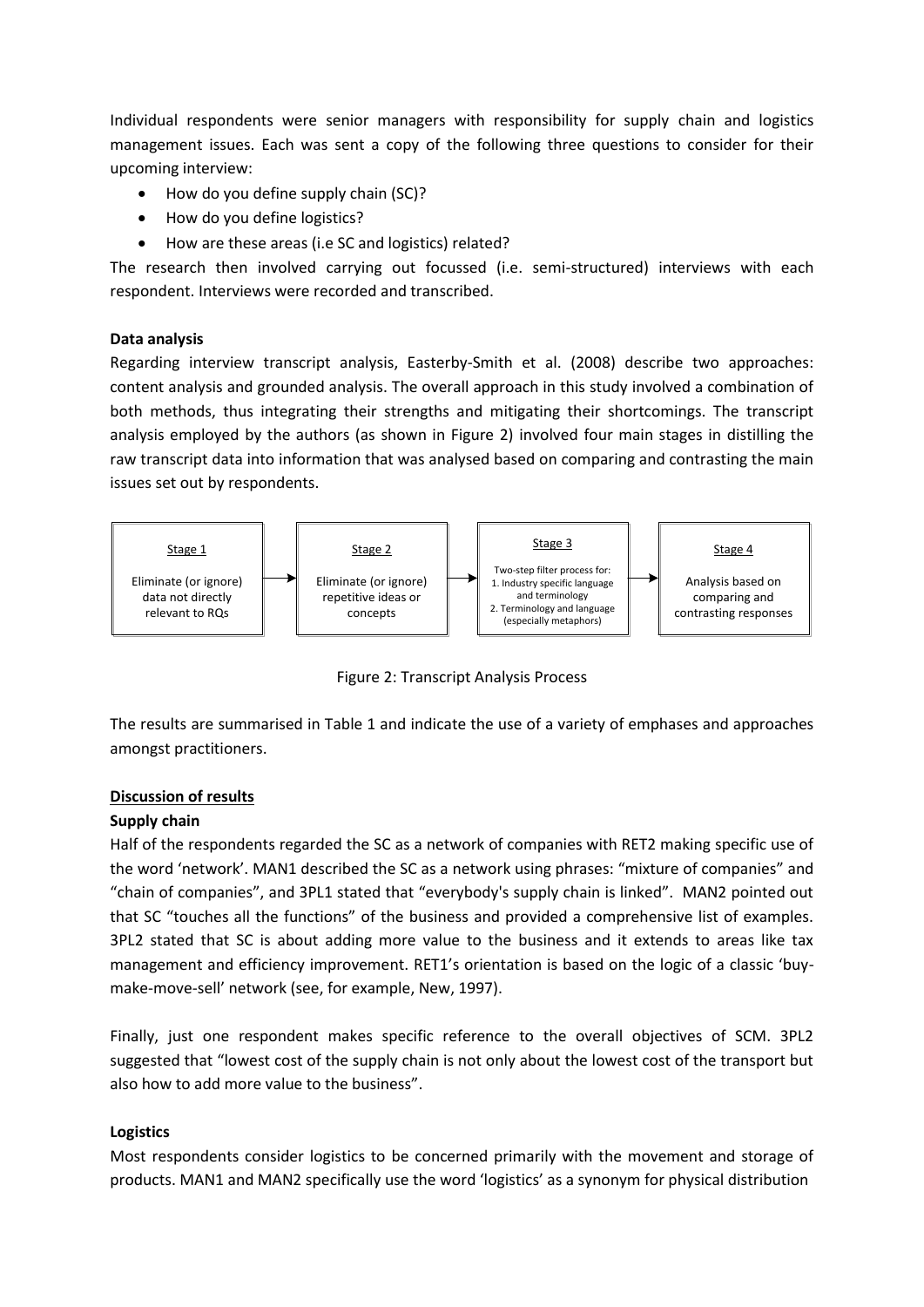| Firm             | How do you define supply chain?                                             | How do you define logistics?                                               | How are these areas related?                                                 |
|------------------|-----------------------------------------------------------------------------|----------------------------------------------------------------------------|------------------------------------------------------------------------------|
| MAN1             | The supply chain is about cooperation between companies. Supply chain       | Logistics is a primary a method of transporting the goods within the       | There is a dependency between the two. Supply chain would not be able        |
|                  | is a mixture of companies from the first tier of suppliers who are          | supply chain. For example transferring product on a truck, ship, plane,    | to operate without logistics. Companies would not be able to transfer        |
|                  | providing raw materials; they pass them on to the next company who          | etc. Logistics is about transporting products between companies.           | products between each other without transport. The logistics would not       |
|                  | are processing the materials into the next stage, and so on. It is a chain  |                                                                            | exist without transportation. There must be a good cooperation               |
|                  | of companies which are cooperating together to deliver a final product      |                                                                            | between supply chain and logistics for the company to be successful, cut     |
|                  | to the customer.                                                            |                                                                            | the costs, and be efficient.                                                 |
|                  |                                                                             |                                                                            |                                                                              |
| MAN2             | Supply chain is the only function that covers of the other different        | Logistics is about the physical movement of the goods. Definition of       | Supply chain is encompassing all the different functions while logistics is  |
|                  | functions and it touches all the functions. When we think of supply         | logistics varies from company to company. At some companies logistics      | about moving goods from your suppliers, through your operations,             |
|                  | chain we think of supply and demand, end customer, manufacturing,           | includes: freight, warehousing, and customer services. In some             | manufacturing, warehousing, to the end customer. Logistics is a subset       |
|                  | and suppliers. Supply chain is all around, getting your raw materials       | companies the customer services does not fall under logistics. Key         | of the supply chain and one of the pillars of the supply chain.              |
|                  | from your supplier, to manufacturing, then from operations getting the      | piece is freight, which is all about movement of goods, be it raw          |                                                                              |
|                  | finished goods to your end customer. Supply chain touches all the           | material, be it finished goods, be it semi-finished goods, goods that go   |                                                                              |
|                  | company functions under indirect procurement (indirects): recruitment,      | from point A to B. Logistics includes freight management, logistics        |                                                                              |
|                  | marketing, finance and accounting, new product development. Supply          | supplier management, and warehousing.                                      |                                                                              |
|                  | chain deals with issues of network design, materials management,            |                                                                            |                                                                              |
|                  |                                                                             |                                                                            |                                                                              |
|                  | inventory management, product life cycle management, forecasting,           |                                                                            |                                                                              |
|                  | choosing location for operations. Lastly, supply chain includes logistics,  |                                                                            |                                                                              |
|                  | warehousing, supplier relationship management, supplier performance         |                                                                            |                                                                              |
|                  | management (KPIs), sourcing, and excellence centres.                        |                                                                            |                                                                              |
| 3PL1             | The supply chain starts from the moment an order is placed with the         | Logistics is about making sure that things get to somewhere on time.       | To me supply chain and logistics is pretty much the same thing apart         |
|                  | factory, manufacturer, or a vendor. Some people misinterpret the            | For example, a factory organised their supply chain, they've made the      | from that supply chain is looking at a broader scale because it is a point   |
|                  | supply chain just to be the transportation part but it actually involves    | product and it is ready then it will leave the factory. This is where the  | of actual logistics. The logistics compliments the supply chain.             |
|                  | every movement. The factories themselves have their own supply chain        | logistics then starts. They've got to move that product from A to B.       | People see that the physically cargo is ready to leave the factory but I     |
|                  | so it is not just about your supply chain as an end buyer or a consignee it | Logistics makes sure that the product got to the DC on time to get to      | don't think they actually look back how everything is intertwined. If you    |
|                  | is also about the factory making sure they've got the product to do the     | your end consumer or your customers.                                       | have a logistics company who move your product, they are part of the         |
|                  | manufacturing and the tools and equipment and also the resources.           |                                                                            | logistics in your supply chain, but overall supply chain is actually much    |
|                  | Everybody's supply chain is linked.                                         |                                                                            | bigger.                                                                      |
|                  |                                                                             |                                                                            |                                                                              |
| 3PL <sub>2</sub> | Supply chain management is about planning for getting the delivery on       | Logistics is part of the supply chain. Logistics is about moving flows and | Supply chain management is more global, logistics can be part of the         |
|                  | time at the lowest cost and that's what we aim to do. The lowest cost of    | about making process efficient. I would say logistics is more about        | supply chain management. When you speak about supply chain                   |
|                  | the supply chain is not only about the lowest cost of the transport but     | process. Supply chain management will be more about business               | management it is the integration and being able to integrate all logistics.  |
|                  | also how to add more value to the business. It would be also about          | management than logistics.                                                 | Supply chain management is about integration and logistics about             |
|                  | managing the factory, managing the flows as well, managing taxes,           |                                                                            | moving flows.                                                                |
|                  | managing efficiency and the articulation between all the actors to limit    |                                                                            |                                                                              |
|                  | the redundancy in the coordination.                                         |                                                                            |                                                                              |
| RET1             | Supply chain in its purest macro form is a process of taking something, a   | Logistics is a component of the supply chain. Logistics is the process in  | I think they are naturally related, because logistics is a function of the   |
|                  | product or raw material, from its origin or its manufacture point to a      | which you move a product from one location to another. The point of        | supply chain. In a supply chain you have a number of components of           |
|                  | finished good product or service and delivering it to the end customer.     | logistics is to make sure that you deliver on time, in full, with zero     | which logistics is one. If that doesn't work efficiently or cost effectively |
|                  |                                                                             | defects. In the macro view of the supply chain: buy, make, move, sell,     | then these two impacts. If you can't make your supply chain work, and        |
|                  |                                                                             | logistics is the move element. Logistics answers the question: How do I    | naturally the relationship with the logistics work, the ultimate failure is  |
|                  |                                                                             | move something from one location to the other, as efficiently, as          | to the customer, and this is very dangerous for the retailer.                |
|                  |                                                                             | quickly, and as cost effective as possible?                                |                                                                              |
| RET2             | Supply chain is a network of companies from suppliers of raw materials,     | Dictionary definition of logistics refers to it as a business or military  | Logistics is the essence of supply chain management. Supply chain            |
|                  |                                                                             |                                                                            |                                                                              |
|                  | manufacturers, to retailers and end consumers. In between there are         | practice of management skills in a defined and ordered fashion. It is      | management adds to logistics all the peripheral services that that           |
|                  | supply chain activities such as: freight forwarding, shipping, custom's     | about a logical sequence, dealing with flows in the supply chain in a      | companies require, so they can focus on their core business. Supply          |
|                  | clearance, distribution and warehousing, transportation.                    | logical way. Logistics is a physical part of supply chain.                 | chain management is like a packaging, the veneer that we the customer        |
|                  |                                                                             |                                                                            | sees over the top. The individual logistics is down to the nut and bolt      |
|                  |                                                                             |                                                                            | activity that takes place whether that be in on the warehouse floor,         |
|                  |                                                                             |                                                                            | whether that is a tracking element, whether it is a point A to point B       |
|                  |                                                                             |                                                                            | container delivery by a shipping line.                                       |

Table 1: Observations of Practitioner Respondents

management. MAN2 pointed out to a broader view with activities such as customer services and logistics supplier management regarded as part of logistics. 3PL1 focused on logistics as a process that moves "goods from A to B", and 3PL2 broadened it by speaking about moving the flows.

Interestingly, RET2 made explicit reference to the management skills needed in logistics and brought up the military definitions of logistics. In other words, the key focus of most interviewees is on the forward movement of materials through the SC, as well as on storage of physical product. None of the respondents alluded to reverse logistics. RET1 and 3PL2 mentioned the issue of efficiency in logistics process. According to RET1 the crucial issue of logistics is to move things "as efficiently, as quickly, and as cost effectively as possible".

The paper of Lummus et al. (2001) concluded that logistics is generally viewed as within one company. This internal view is not evident in the comments of the interviewees, as for example MAN1 states: "Logistics is about transporting products between companies".

#### **The relationship between the supply chain and logistics**

Most respondents regard logistics as a 'subset' of the SCM. This is in line with the 'unionist' perspective of Larson and Halldorsson (2004) that was found by Lummus et al. (2001) in their study. Describing their view MAN2 calls logistics "one of the pillars of the supply chain", RET1 uses word "function", and RET2 speaks about it as the "essence" of SCM. 3PL2 points out that "supply chain management is about integration and logistics is about moving the flows".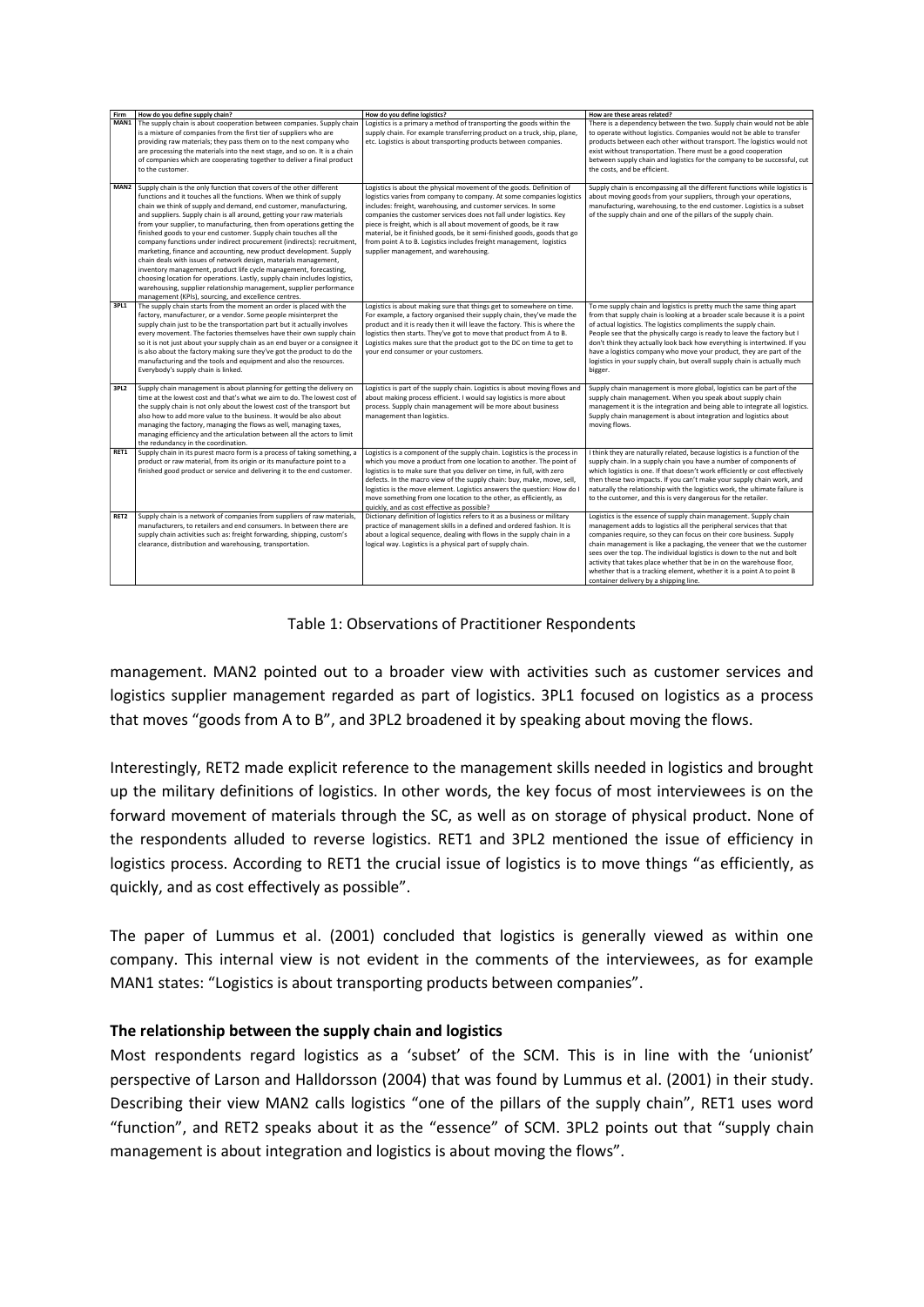A majority of the respondents speak of logistics as the 'nut and bolt' activity of SCM, which takes place while transferring products between companies. Similarly, MAN1 regards that "supply chain would not be able to operate without logistics" and MAN2 describes logistics as the operational aspect of SCM. These views are in line with the 'intersectionist' perspective of Larson and Halldorsson (2004).

Finally, 3PL 1 suggests that SCM and logistics are 'pretty much the same thing'. Just one of the six interviewees adopts an approach that is in line with the 're-labelling' perspective of Larson and Halldorsson (2004).

#### **Comparison with Lummus et al. (2001)**

Given the limitations of both the current study and that of Lummus et al. (2001), the resultant problems with generalisability make it difficult to make direct comparisons. Nonetheless, this refined replication study highlights a number of points.

Firstly, Lummus et al. (2001, p. 429) concluded that "there is general agreement on what logistics entails". A similar comment can be made in relation to the current study with respondents regarding logistics as being concerned with the movement and storage of materials. The concept of logistics being concerned with the operational execution of SCM is a recurring theme across both studies.

Secondly, in relation to SCM there is less convergence of opinion both between and within the two studies. Diversity of opinion as to what SCM entails is evident across all 12 respondents (i.e. six in the current and six in the earlier study). However, there appears to be a somewhat stronger emphasis in the current study on external integration aspects of SCM. This could be an indication of progress in this area since the work of Lummus et al. (2001).

Finally, comparative analysis of the two studies reveals that practitioner perspectives have not progressed significantly over the last decade and/or that major geographical differences exist. However, larger scale surveys of opinion would be needed for hypotheses about such differences to be deductively tested.

#### **Research limitations and future work**

In reflecting on the validity and reliability of this research, the four qualitative criteria recommended by Lincoln and Guba (1985) have been adopted – credibility, transferability, dependability and confirmability. The credibility criterion involves establishing that the results of qualitative research are credible from the perspective of the participants in the research. Whilst there is room for improvement in this area in the research described in this paper, this issue was addressed to some extent by inviting interviewees to comment on summaries of the research findings. The small sample used in the current research is not intended to be definitive and transferability is difficult. However, use of the focussed interview methodology enabled some potentially useful contributions to be developed inductively. The process of continuously relating the empirical findings back to the literature helped in this regard. The next stage of the work is to empirically test these findings using a larger survey of firms. Dependability emphasizes the need for the researcher to account for the changing context within which research occurs. In this regard, the authors fully documented the whole focused interview process, from design through to analysis and feedback. Confirmability refers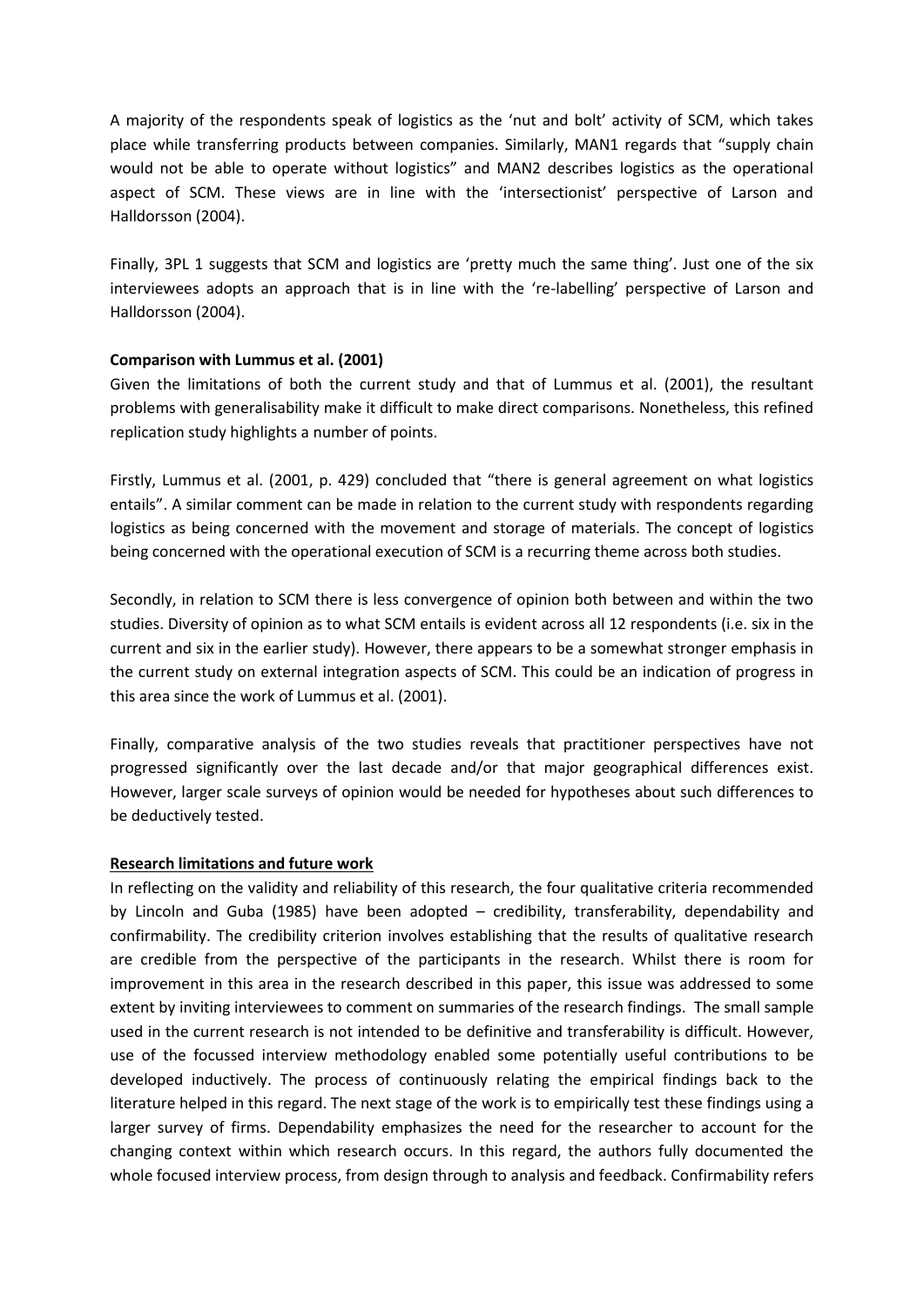to the degree to which the results could be confirmed by others. Future work should build on the findings of this research using a combined inductive/deductive approach based on methodological triangulation.

# **Conclusions**

The first objective of the research described in this paper was to develop new insights into the use of the phrase 'supply chain management' and the term 'logistics' in practice. To this end, the views of practitioners in manufacturing, third party logistics and retail have been solicited through a series of focussed interviews based on the template of Lummus et al. (2001). The findings suggest that there is variation between practitioners particularly in relation to what SCM is specifically concerned with. Rather than indicate a divergence between theory and practice, this variation mirrors to a large extent the differing orientations and emphases evident in the many theoretical definitions that have been proposed in recent decades. This provides some insights into the second objective of this piece of research and opens up some potentially fruitful avenues for future research.

# **References**

- Bechtel, C. and Jayaram, J. (1997), 'Supply chain management: a strategic perspective', International Journal of Logistics Management, 8(1), 15-34.
- Burgess, K., Singh, P.K. and Koroglu, R. (2006), 'Supply chain management: a structured literature review and implications for future research', International Journal of Operations and Production Management, 26(7), 703-729.
- Chen, I.J. and Paulraj, A. (2004), 'Towards a theory of supply chain management: the constructs and measurements', Journal of Operations Management, 22(2), 119-150.
- Croom, S., Romano, P. and Giannakis, M. (2000), 'Supply Chain Management: An Analytical Framework for Critical Literature Review', European Journal of Purchasing and Supply Management, 6(1), 67–83.
- CSCMP (2013), Council of Supply Chain Management Professionals, http://cscmp.org/aboutus/supply-chain-management-definitions [date accessed: July 1st 2013].
- Easterby-Smith, M., Thorpe, R. and Jackson P.R. (2008), Management Research: an introduction, (3rd Edition), London: Sage Publications.
- Evanschitzky, H., Baumgaarth, C., Hubbard, R. and Armstrong, J.S. (2007) Replication research's disturbing trend, Journal of Business Research, 60, 411-415.
- Fawcett, S.E., and Waller, M.A. (2011), 'Making Sense Out of Chaos: Why Theory is Relevant to Supply Chain Research', Journal of Business Logistics, 32(1), 1-5.
- Geertz, C. (1973), The Interpretation of Cultures, New York: Basic Books.
- Giunipero, L.C., Hooker, R.E., Joseph-Matthews, S.m Yoon, T.E. and Brudvig, S. (2008), 'A decade of SCM literature: past, present and future implications', Journal of Supply Chain Management, 44(4), 66-86.
- Halldorsson, A., Kotzab, H., Mikkola, J. H. and Skjott-Larsen, T. (2007), 'Complementary theories to supply chain management', Supply Chain Management: An International Journal, 12(4), 284-296.
- Kathawala, Y and Abdou, K. (2003), 'Supply chain evaluation in the service industry: a framework development compared to manufacturing', Managerial Auditing Journal, 18(2), 140-149.